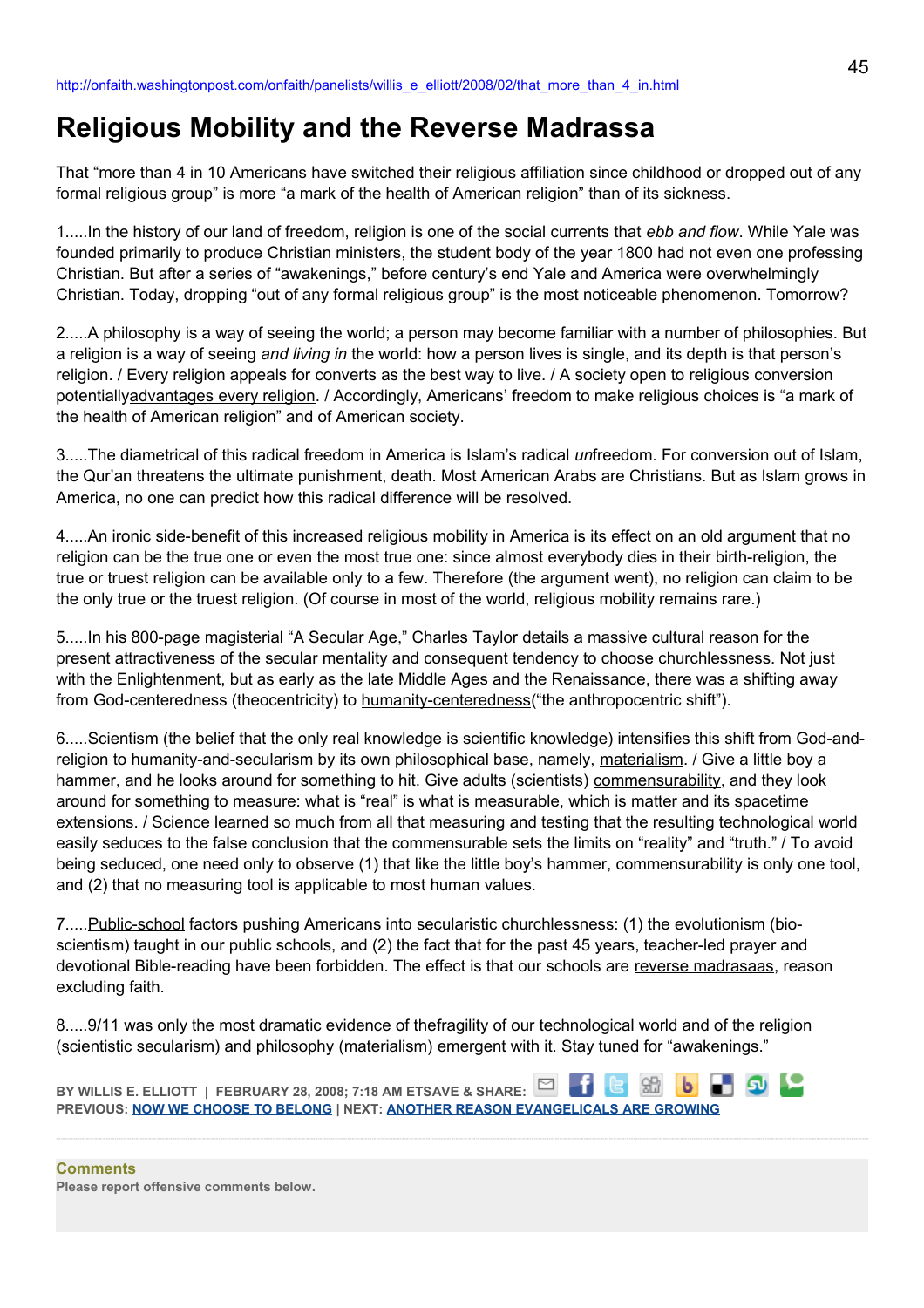GaryD: you are truly a scholar of things one has no way of knowing.

**POSTED BY: ANONYMOUS | MARCH 3, 2008 4:09 PM [REPORT OFFENSIVE COMMENT](mailto:blogs@washingtonpost.com?subject=On%20Faith%20Panelists%20Blog%20%20%7C%20%20Anonymous%20%20%7C%20%20Religious%20Mobiliity%20and%20the%20Reverse%20Madrassa%20%20%7C%20%202654535&body=%0D%0D%0D%0D%0D================%0D?__mode=view%26_type=comment%26id=2654535%26blog_id=618)**

Wiccan I pester no one I merely speak unpleasant truths. I am the watchman who is required to sound the alarm.

By the way though the Book of life was written before the foundations of the world were laid I was never given a copy nor would I want one.

From the Christian spiritual perspective there are four broad categories of people in the world. They are:

1)Those who are God's and are informed.

2)Those who are God's and are not informed.

3)Those who are not God's and do not care.

4)Those who think they are God's and are not.

2&3 are often all but indistinguishable in their actions.

Those of 4 often look better to the world at large than do those of 1 simply because 4 is where those who follow after theologies of works reside and after all if you are going to earn heaven/impress God you have to be mighty good. By the way based on several scriptures and a bit of logic I suspect that the more acclaim one receives for one's deeds in this life the less note is taken of those same deeds in heaven for As Jesus said of the man praying in public He has already received his reward.

**POSTED BY: GARYD | MARCH 2, 2008 10:23 AM [REPORT OFFENSIVE COMMENT](mailto:blogs@washingtonpost.com?subject=On%20Faith%20Panelists%20Blog%20%20%7C%20%20Garyd%20%20%7C%20%20Religious%20Mobiliity%20and%20the%20Reverse%20Madrassa%20%20%7C%20%202642840&body=%0D%0D%0D%0D%0D================%0D?__mode=view%26_type=comment%26id=2642840%26blog_id=618)**

It seems that most of the people commenting here are expressing signs of desperation as they defend superstition. It really is tragic and frankly a frustrating aspect of existence in America that Americans who have every opportunity for intellectual freedom seem to be lazy, unwilling or perhaps too fearful to take the leap towards enlightenment preferring to embrace the claptrap that emanates from the superstition peddlers, circus huckster clerics. Who in their right mind believes that Noah's Ark is a true story or that Creationism offers insights into anything? Way too many Americans do for sure. BTW The 10 Commandments are basically wicked and misogynist. What's the deal with a jealous boyfriend god that threatens damnation and hellfire if you dare check out another god? Isn't that the modus of ex-lovers who stalk, assault and murder?

Yes of course there is no difference between Astrology, I Ching, crystal ball gazing, Judaism, Christianity or Islam etc. Religion is by definition the practice of myth, magic and superstition. Why we don't as people seeking the common good take action and indict clerics for marketing something that isn't proven is beyond me. Superstition peddlers and the whacky beliefs they continue to infect the gullible with deserve ridicule and criticizing for deluding the emotionally immature. When the pope/king dresses up like a Las Vegas show girl and parades on stage chanting magic words while waving a wand a la Harry Potter everyone really should break out in laughter yet thanks to the emotional bullying from childhood religious conditioning most can only genuflect as feudal serfs before a monarch. How crazy is that?

What part of reality aren't you people eager to embrace? Why are you so willing to regurgitate the wretched rants of primitive, cave people as if any of their vile ways should be used as guidance today?

"Both Dawkins and Hitchens detail the Bible's disturbing violence, with the former submitting that the Old Testament God is "arguably the most unpleasant character in all fiction. Jealous and proud of it, a petty, unjust,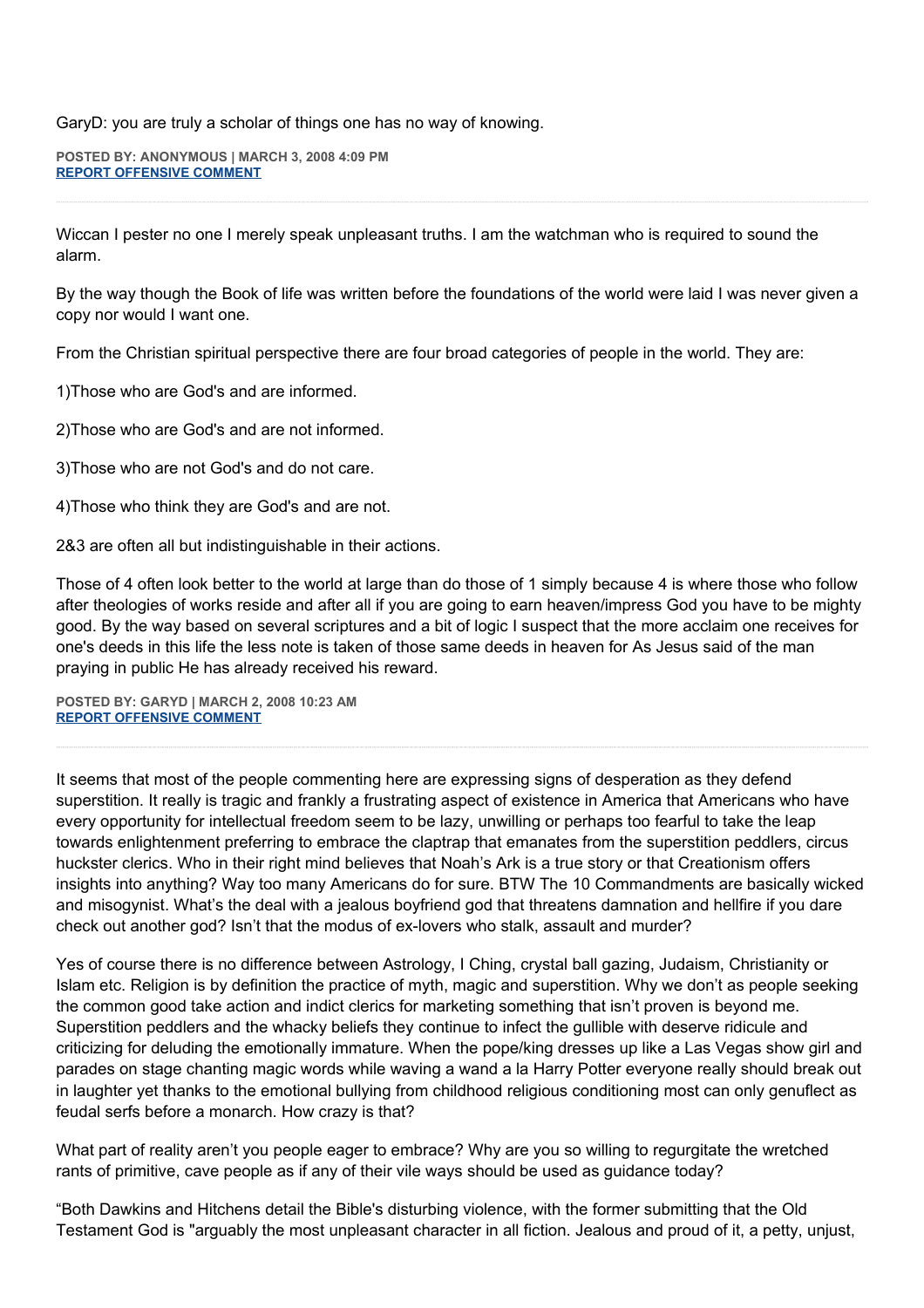unforgiving control freak, a vindictive bloodthirsty ethnic cleanser, a misogynistic, homophobic, racist, infanticidal, genocidal, filicidal, pestilential, megalomaniacal, sadomasochistic, capriciously malevolent bully." That's from Dawkins' 'The God Delusion' chapter one.

Growing up emotionally, being skeptical and thinking abstractly can only lead one to the truth and that is there are no gods or to date none are proven to exist, that clerics are frauds, and that Creationism/ ID are just plain stupid and inane etc. Oh and the fear of death is a waste of life.

**POSTED BY: ANDREW MADDOX | FEBRUARY 29, 2008 11:55 AM [REPORT OFFENSIVE COMMENT](mailto:blogs@washingtonpost.com?subject=On%20Faith%20Panelists%20Blog%20%20%7C%20%20Andrew%20Maddox%20%20%7C%20%20Religious%20Mobiliity%20and%20the%20Reverse%20Madrassa%20%20%7C%20%202621711&body=%0D%0D%0D%0D%0D================%0D?__mode=view%26_type=comment%26id=2621711%26blog_id=618)**

Mumtaz,

you don't seem to know much about your Islam. Don't you remember that a guy recently was officially sentenced to death in Kabul for converting to Christianity and would have been killed if the international community had not intervened?

And "no compulsion IN Islam" means WITHIN Islam. It doesn't make any statement about changing your creed OUT OF Islam.

**POSTED BY: GERRY | FEBRUARY 29, 2008 7:04 AM [REPORT OFFENSIVE COMMENT](mailto:blogs@washingtonpost.com?subject=On%20Faith%20Panelists%20Blog%20%20%7C%20%20Gerry%20%20%7C%20%20Religious%20Mobiliity%20and%20the%20Reverse%20Madrassa%20%20%7C%20%202619414&body=%0D%0D%0D%0D%0D================%0D?__mode=view%26_type=comment%26id=2619414%26blog_id=618)**

Dr. Elliot,

"I agree that church & school have separate spheres of work; but we're in trouble if the spheres are SO separate that either EXCLUDES reason or faith."

"I agree that chemistry & alchemy have separate spheres of work; but we're in trouble if the spheres are SO separate that either EXCLUDES chemistry or alchemy".

**POSTED BY: GERRY | FEBRUARY 29, 2008 6:40 AM [REPORT OFFENSIVE COMMENT](mailto:blogs@washingtonpost.com?subject=On%20Faith%20Panelists%20Blog%20%20%7C%20%20Gerry%20%20%7C%20%20Religious%20Mobiliity%20and%20the%20Reverse%20Madrassa%20%20%7C%20%202619221&body=%0D%0D%0D%0D%0D================%0D?__mode=view%26_type=comment%26id=2619221%26blog_id=618)**

As a Muslim, I have read the Qur'an many times. The Qur'an advocates freedom of religion. Sura 2, v. 256; "There is no compulsion in religion".

Nowhere in the Qur'an have I seen a verse that advocates the death penalty for conversion out of Islam.

I question why Islam is the only faith used by Dr. Elliott as a contrasting example. The history of Islam does not support his strong indictment.

Instead, one may acknowledge that denying an individual's right to religious freedom is not limited to any one faith or people.

**POSTED BY: MUMTAZ CHAMPSI | FEBRUARY 29, 2008 6:06 AM [REPORT OFFENSIVE COMMENT](mailto:blogs@washingtonpost.com?subject=On%20Faith%20Panelists%20Blog%20%20%7C%20%20Mumtaz%20Champsi%20%20%7C%20%20Religious%20Mobiliity%20and%20the%20Reverse%20Madrassa%20%20%7C%20%202618958&body=%0D%0D%0D%0D%0D================%0D?__mode=view%26_type=comment%26id=2618958%26blog_id=618)**

#### Merry meet, Wiccan!

I've been busy fighting religious persecution against Pagans closer to home, helping my daughter and her boyfriend move into their first apartment, stage managing a play, and buying a house.

**POSTED BY: LEPIDOPTERYX | FEBRUARY 28, 2008 10:52 PM [REPORT OFFENSIVE COMMENT](mailto:blogs@washingtonpost.com?subject=On%20Faith%20Panelists%20Blog%20%20%7C%20%20lepidopteryx%20%20%7C%20%20Religious%20Mobiliity%20and%20the%20Reverse%20Madrassa%20%20%7C%20%202615207&body=%0D%0D%0D%0D%0D================%0D?__mode=view%26_type=comment%26id=2615207%26blog_id=618)**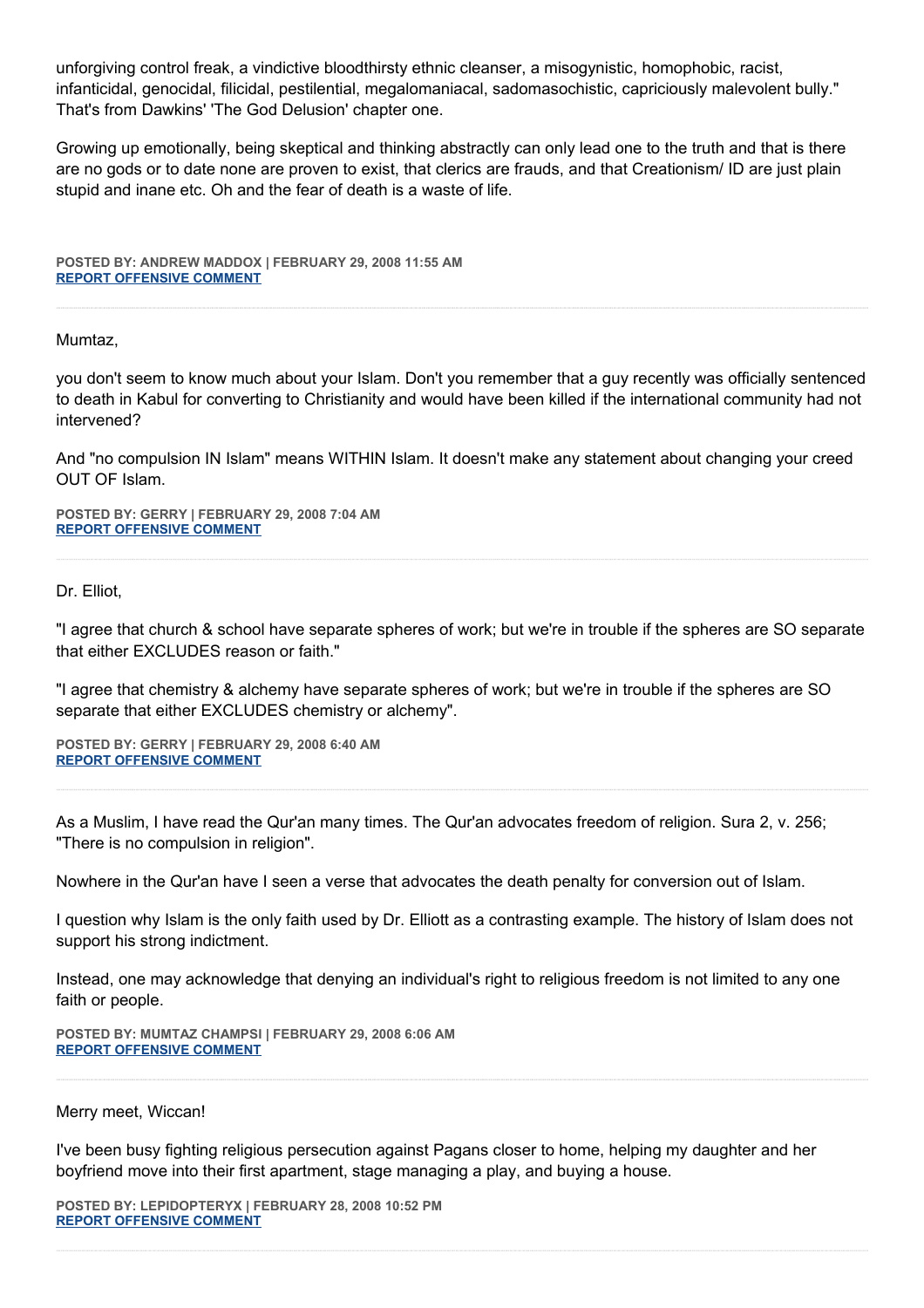Merry Meet, Lep! I was wondering where you were.

Does it seem to you that Dr. Elliott posts some of the things he does to get a rise out of the Pagans? :-)

**POSTED BY: WICCAN | FEBRUARY 28, 2008 9:57 PM [REPORT OFFENSIVE COMMENT](mailto:blogs@washingtonpost.com?subject=On%20Faith%20Panelists%20Blog%20%20%7C%20%20wiccan%20%20%7C%20%20Religious%20Mobiliity%20and%20the%20Reverse%20Madrassa%20%20%7C%20%202614779&body=%0D%0D%0D%0D%0D================%0D?__mode=view%26_type=comment%26id=2614779%26blog_id=618)**

Dr. Elliot:

Please tell me exactly why my Pagan child, or my neighbor's Muslim child, or my best friend's Buddhist child, or my cousin's atheist child should be subjected to a teacher-led Christian prayer and a Bible reading to begin her school day.

We take care of our morning religious rituals at home before leaving for work and school. Why can't the Christians do the same?

If my child wants to learn about the Bible, she has my permission to attend the Christian church of her choosing.

**POSTED BY: LEPIDOPTERYX | FEBRUARY 28, 2008 8:36 PM [REPORT OFFENSIVE COMMENT](mailto:blogs@washingtonpost.com?subject=On%20Faith%20Panelists%20Blog%20%20%7C%20%20lepidopteryx%20%20%7C%20%20Religious%20Mobiliity%20and%20the%20Reverse%20Madrassa%20%20%7C%20%202614201&body=%0D%0D%0D%0D%0D================%0D?__mode=view%26_type=comment%26id=2614201%26blog_id=618)**

Jeff P:

I'm glad somebody got the story straight. I was beginning to worry that all 100,000 Christian denominations were in error. So Presbyterians are where they're SUPPOSED to be. Good show.

It's about time Billy Graham got fired and, what's his name, the Presbyterian minister that finally got the story straight, he, (it is a he?) should be America's pastor.

Lucifer loves it but I'm betting Wiccan doesn't to say nothing of the Billy Graham ministries.

**POSTED BY: BGONE | FEBRUARY 28, 2008 6:40 PM [REPORT OFFENSIVE COMMENT](mailto:blogs@washingtonpost.com?subject=On%20Faith%20Panelists%20Blog%20%20%7C%20%20BGone%20%20%7C%20%20Religious%20Mobiliity%20and%20the%20Reverse%20Madrassa%20%20%7C%20%202613511&body=%0D%0D%0D%0D%0D================%0D?__mode=view%26_type=comment%26id=2613511%26blog_id=618)**

Thanks, Jeff P. Coming from you, that is praise indeed.

There seems to be as many Christian Gods as there are Christians. Canyon Shearer and Kerusso assure me that God hates my guts, but Willis Elliot says,"As for God hating any people, Jesus smothered that evil: "Love your enemies.""

Who's right?

**POSTED BY: WICCAN | FEBRUARY 28, 2008 6:30 PM [REPORT OFFENSIVE COMMENT](mailto:blogs@washingtonpost.com?subject=On%20Faith%20Panelists%20Blog%20%20%7C%20%20wiccan%20%20%7C%20%20Religious%20Mobiliity%20and%20the%20Reverse%20Madrassa%20%20%7C%20%202613444&body=%0D%0D%0D%0D%0D================%0D?__mode=view%26_type=comment%26id=2613444%26blog_id=618)**

Wiccan:

well said, LOL!

That's an "internal problem" with some of the Christian writings. I believe apostle Paul was having some trouble with his thinking when some of the writings were in the draft form, or maybe some of this was revised during the re-writes throughout history.

Nevertheless, there's a joke about/among Presbyterians regarding the "predestination" stuff, that goes something like this:

Why don't we see Presbyterians evangelizing door-to-door? Answer: because they figure if you're saved, you're already sitting in the pews because you're SUPPOSED to be there!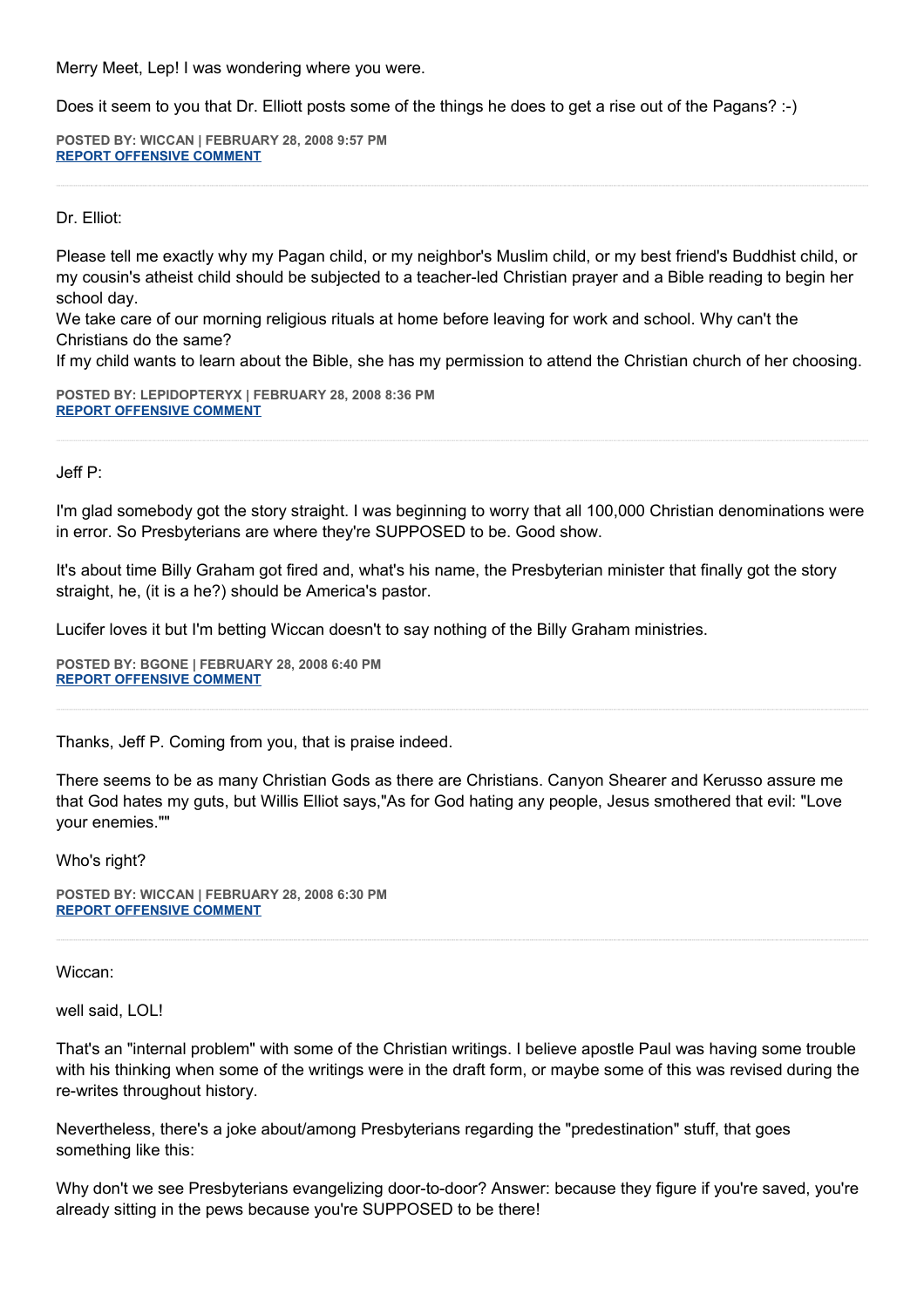"Garyd:

The fact is that The Book of Life was written before God ever said "Let there be light". Put simply If you were saved then you are saved now. What you do has nothing to do with whether or not you are saved."

Then why in hell are you pestering me about being "saved"? If I'm in that book, then it's all good. If not, nothing you or I do will change that. In my opinion, your God has very silly rules. Why urge someone to "salvation" when it's already been decided that he's going to burn? What's the sense in that?

**POSTED BY: WICCAN | FEBRUARY 28, 2008 2:51 PM [REPORT OFFENSIVE COMMENT](mailto:blogs@washingtonpost.com?subject=On%20Faith%20Panelists%20Blog%20%20%7C%20%20wiccan%20%20%7C%20%20Religious%20Mobiliity%20and%20the%20Reverse%20Madrassa%20%20%7C%20%202612245&body=%0D%0D%0D%0D%0D================%0D?__mode=view%26_type=comment%26id=2612245%26blog_id=618)**

Prof.Elliott

you say;

".....9/11 was only the most dramatic evidence of the fragility of our technological world and of the religion (scientistic secularism) and philosophy (materialism) emergent with it. Stay tuned for "awakenings."

9/11 was about religion. If the terrorists had realized that there is no Allah, and no Paradise, and no celestial virgins, they would not have committed suicide. While we know they are dead, their outrageously nonsensical beliefs persuaded them otherwise. That's religion.

**POSTED BY: NIC BRADY | FEBRUARY 28, 2008 12:48 PM [REPORT OFFENSIVE COMMENT](mailto:blogs@washingtonpost.com?subject=On%20Faith%20Panelists%20Blog%20%20%7C%20%20nic%20brady%20%20%7C%20%20Religious%20Mobiliity%20and%20the%20Reverse%20Madrassa%20%20%7C%20%202611549&body=%0D%0D%0D%0D%0D================%0D?__mode=view%26_type=comment%26id=2611549%26blog_id=618)**

"Mr. Elliot

"I agree that church & school have separate spheres of work; but we're in trouble if the spheres are SO separate that either EXCLUDES reason or faith.

Faith is believing in something that cannot be proven. It can not be measured, quantified, etc. So a teacher of faith can only teach his own concept of faith. No person's concept of faith is more or less correct, true, or provable, than anyone else's.

Math teachers have standards, rules, and measurable and demonstrable methods. If you ask a teacher "Why does three minus two equal one?" They can actually show you. One does not simply have to believe it because the teacher, or even the school said it was so.

If that same teacher says in a devotion: "God has a special place in his mansion for firemen, prostitutes and soldiers." That statement cannot be questioned or examined or proven, and in fact may even fire up the passions of those that do not agree with that interpretation.

Public schools are required to teach to all students, regardless of creed/religion. Students are required to attend school. Private schools are not available to most families.

When communities and churches built and ran schools there was flexibility and choice. The simple problem sir, is that when we turned education over to the government, and made laws regarding attendance, we eliminated much freedom of choice. Now, public school teachers are government employees, constitutionally required to maintain religious neutrality.

Faith belongs to individuals, families, churches, as a choice. Would you have it any other way?

**POSTED BY: SOCKPUPPET | FEBRUARY 28, 2008 11:55 AM [REPORT OFFENSIVE COMMENT](mailto:blogs@washingtonpost.com?subject=On%20Faith%20Panelists%20Blog%20%20%7C%20%20SockPuppet%20%20%7C%20%20Religious%20Mobiliity%20and%20the%20Reverse%20Madrassa%20%20%7C%20%202611231&body=%0D%0D%0D%0D%0D================%0D?__mode=view%26_type=comment%26id=2611231%26blog_id=618)**

## Mr. Elliot

"Since you didn't tell me what "fragile" means to you, I can only expand on what I meant. "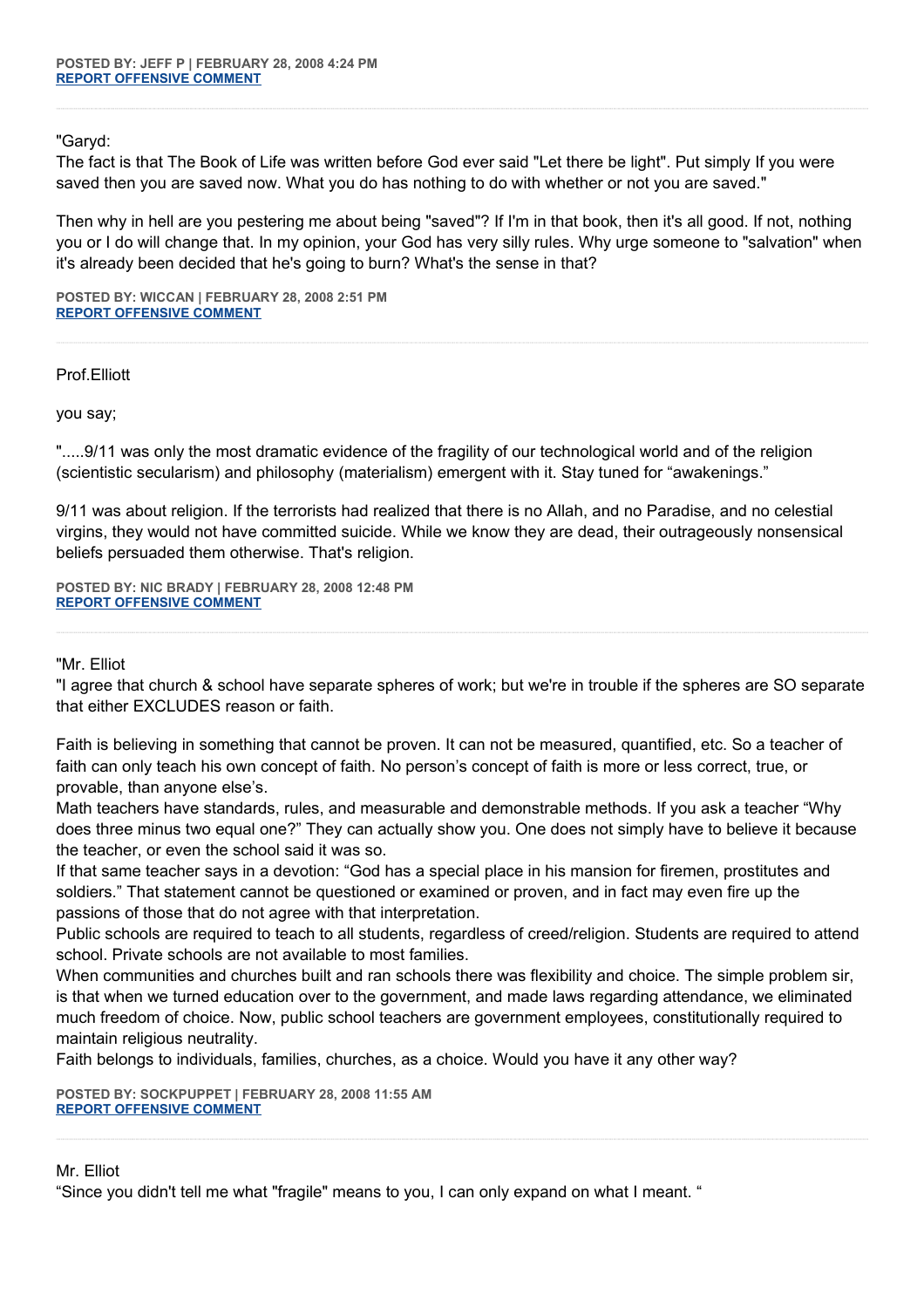Frankly sir, 'fragile' is not the part I was having trouble understanding. I simply cannot decipher your connection between 9/11, philosophy, and technology

Are you saying we were attacked because of our materialism? Are you saying that technology is responsible for materialism? Ergo; Technology = Getting attacked?

I am not trying to bait/trap you sir, at least until I am more sure I understand what it is you are saying…

**POSTED BY: POSSUM | FEBRUARY 28, 2008 11:33 AM [REPORT OFFENSIVE COMMENT](mailto:blogs@washingtonpost.com?subject=On%20Faith%20Panelists%20Blog%20%20%7C%20%20Possum%20%20%7C%20%20Religious%20Mobiliity%20and%20the%20Reverse%20Madrassa%20%20%7C%20%202611103&body=%0D%0D%0D%0D%0D================%0D?__mode=view%26_type=comment%26id=2611103%26blog_id=618)**

Of course you left out the fact that millions of Americans and folks world wide are for the first time being shown what faith is actually all about -the possibility it was Devil and not God in the famous and critical for faith burning bush. Can't blame you for that.

Does **<http://www.hoax-buster.org/sellyoursoul>** have anything to do with the PEW finding? Will it have any effect in the future?

Christian religion as originally chartered was a government that templates the old USSR communist variety -run by a central governing body that rules with an iron fist. The Reformation was somewhat of an improvement but not much. Calvin continued with Inquisition and burning witches at the stake -difficult to see any real difference except who got the money from the collection. Don't you think we Americans with all our cold war experience might not be experiencing a bit of subconscious, not rebellion but acceptance that such governments are inherently evil and we are simply doing as our government has told us to do by rejecting them.

In the notation of Ronald Regan, religions are evil empires -communist dictator "Castro's Cuba" look-alike. From that perspective it's easy to equate Hoax Buster to Luke Skywalker. And Americans have been propagandized in the direction of destroying evil empires to say nothing of the fact that Luke has been painted lillywhite, as pure as the driven snow. What sort of person would embrace communism or bad mouth Luke Skywalker?

No to belabor the point but what kind of free election was held to make Billy Graham America's pastor? How about the pope? Wasn't he elected by the central committee just like the Soviet Chairman?

What PEW has discovered may well be a subtle subconscious, "Manchurian Candidate" sort of thing. We can be sure there is no one thing that has caused or will continue to causes faith hopping but there is probably one that overwhelms all others. Could that be Hoax Buster? Maybe it's the government? Are we simply getting a little smarter as a whole? Did ecumenical cause Catholics to bolt and scandalize Baptists? How many causes are there?

**POSTED BY: BGONE | FEBRUARY 28, 2008 11:31 AM [REPORT OFFENSIVE COMMENT](mailto:blogs@washingtonpost.com?subject=On%20Faith%20Panelists%20Blog%20%20%7C%20%20BGone%20%20%7C%20%20Religious%20Mobiliity%20and%20the%20Reverse%20Madrassa%20%20%7C%20%202611094&body=%0D%0D%0D%0D%0D================%0D?__mode=view%26_type=comment%26id=2611094%26blog_id=618)**

The Matrix (short version)

Ego - Neo (as Son of Man) Anima - Trinity Shadow - Morpheus Self - Smith (as Adam, the Man)

Ego becomes inner self, demiurge (Architect) looses power over mankind.

**POSTED BY: BRIAN | FEBRUARY 28, 2008 8:49 AM [REPORT OFFENSIVE COMMENT](mailto:blogs@washingtonpost.com?subject=On%20Faith%20Panelists%20Blog%20%20%7C%20%20Brian%20%20%7C%20%20Religious%20Mobiliity%20and%20the%20Reverse%20Madrassa%20%20%7C%20%202609643&body=%0D%0D%0D%0D%0D================%0D?__mode=view%26_type=comment%26id=2609643%26blog_id=618)**

"Scientistic secularism" a religion? I think this presumption was debunked long ago: The fanatic non-stampcollector - an oxymoron. The expression is one of your polemic attempts to disguise superstition using a serioussounding sheepskin, to use another ill-fitting metaphor.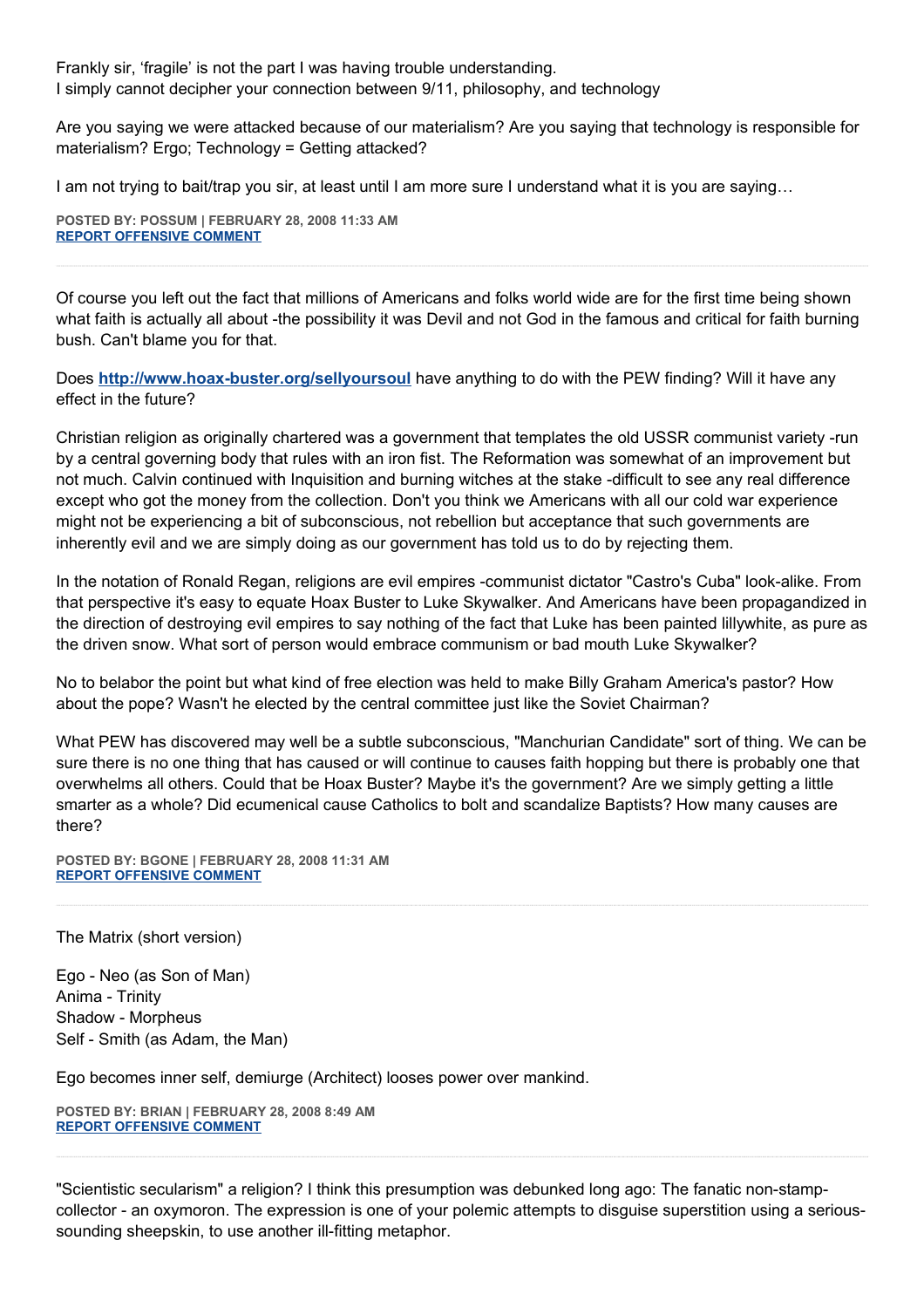Non-religionists cannot be described by the term "materialists" anymore, neither in the shallow pejorative sense of materialism as a synonym with superficiality, nor in the classical (Marxist) sense nor even in an honest scientific sense. Science is not "materialism".

A new possibility of the "spiritual atheism" looms large, and it will prevail, as a valid and beautiful view of the world (closer, but not identical to paganism), compared to the ugly threats and carrot and sticks corruptions of established religions.

**POSTED BY: GERRY | FEBRUARY 28, 2008 7:56 AM [REPORT OFFENSIVE COMMENT](mailto:blogs@washingtonpost.com?subject=On%20Faith%20Panelists%20Blog%20%20%7C%20%20Gerry%20%20%7C%20%20Religious%20Mobiliity%20and%20the%20Reverse%20Madrassa%20%20%7C%20%202609293&body=%0D%0D%0D%0D%0D================%0D?__mode=view%26_type=comment%26id=2609293%26blog_id=618)**

The results of the survey do not surprise me at all. Religious folk believe in the things they do because they want them to be true. Moving to another faith is simply the mind adjusting its idea of what it wishes reality to be just a bit. I say "just a bit", because at a high level, various religions are not that much different from each other. All claim to have a monopoly on the ultimate truth, pretty much all claim that those of other religions are being mislead by their leaders (some even say those of other religions will be damned for all eternity), and pretty much all say that belief in any god(s) is better than no belief at all. So once your mind is set in a mode where it believes in things without proof ("faith") the rest is simply shopping around for better "peripherals".

The variability of religions, to an unbeliever like me, is just window dressing.

**POSTED BY: DR.R.P. | FEBRUARY 28, 2008 7:53 AM [REPORT OFFENSIVE COMMENT](mailto:blogs@washingtonpost.com?subject=On%20Faith%20Panelists%20Blog%20%20%7C%20%20Dr.R.P.%20%20%7C%20%20Religious%20Mobiliity%20and%20the%20Reverse%20Madrassa%20%20%7C%20%202609285&body=%0D%0D%0D%0D%0D================%0D?__mode=view%26_type=comment%26id=2609285%26blog_id=618)**

The fact is that The Book of Life was written before God ever said "Let there be light". Put simply If you were saved then you are saved now. What you do has nothing to do with whether or not you are saved.

**POSTED BY: GARYD | FEBRUARY 27, 2008 11:53 PM [REPORT OFFENSIVE COMMENT](mailto:blogs@washingtonpost.com?subject=On%20Faith%20Panelists%20Blog%20%20%7C%20%20Garyd%20%20%7C%20%20Religious%20Mobiliity%20and%20the%20Reverse%20Madrassa%20%20%7C%20%202606219&body=%0D%0D%0D%0D%0D================%0D?__mode=view%26_type=comment%26id=2606219%26blog_id=618)**

Willis,

You complicate the issue.

Why are many of us dropping our orthodox affiliation and becoming persons with religious reservations, secularists or atheists??

The answer is simple, the "pew sitters" and "bowers" are becoming more aware of the flaws in the founders and foundations of religion and no longer accept the myths, embellishments and lies associated with these religions.

Once these flaws are promulgated, there will be little left to teach other than some form of a godless set of commandments and the US Bill of Rights.

**POSTED BY: CONCERNED THE CHRISTIAN NOW LIBERATED | FEBRUARY 27, 2008 11:37 PM [REPORT OFFENSIVE COMMENT](mailto:blogs@washingtonpost.com?subject=On%20Faith%20Panelists%20Blog%20%20%7C%20%20Concerned%20The%20Christian%20Now%20Liberated%20%20%7C%20%20Religious%20Mobiliity%20and%20the%20Reverse%20Madrassa%20%20%7C%20%202606134&body=%0D%0D%0D%0D%0D================%0D?__mode=view%26_type=comment%26id=2606134%26blog_id=618)**

Dr. Elliot,

madrassa is Arabic for School. There are public madrassas and religious madrassas.

If kids want to pray, they can do it at home, around the flag pole or silently before their math tests..I did. Me saying a quick silent plea to the Goddess to pass a test, did not make it of less value or more if I would have screamed it over the PA system...if I did not study.

Even as a young girl my faith was private to me. I did not need a crowd to pray with me...it was between me and my Deity...and none of anyone elses business.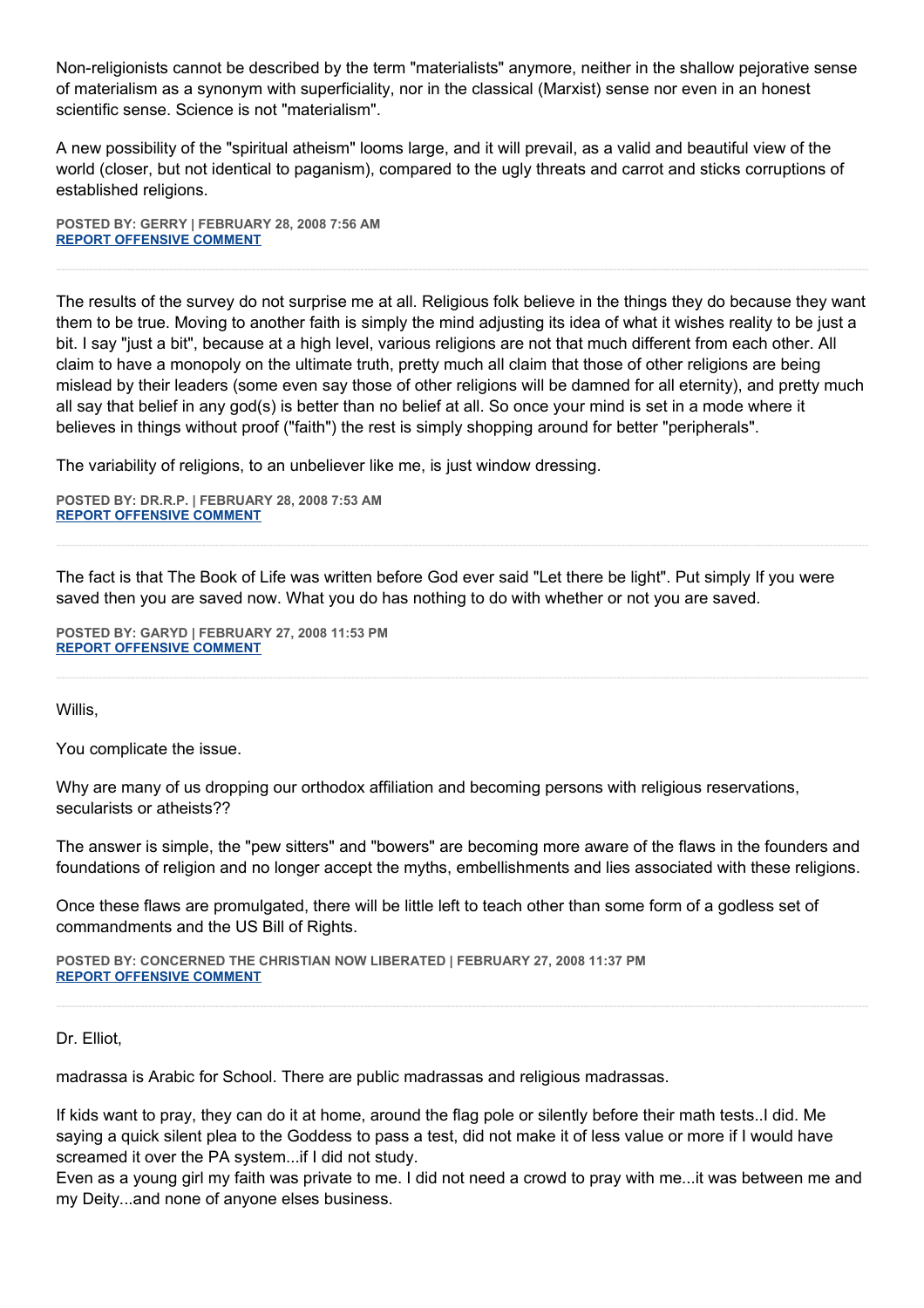Evolutionism? What happened to Science?

And again...was it the Gays, Pagans, and the ACLU that caused 9-11? It could not possibly be because we back a country that has been tyrants over others and we have given them the means to accomplish it? That we are bullies and stomping on other's sacred land? It just has to be those who you and your ilk do not agree with...those who do not carry YOUR American Mind..Thank the Gods.

~"there was a shifting away from God-centeredness (theocentricity) to humanity-centeredness ("the anthropocentric shift")..."

I am special! as are you...there is no other like me...I am created by the same Being that created the Universe..WOW!! I was touched by the Divine and I carry that touch with me. As do you. We are each the center of the universe...as is each star, planet and blade of grass.

There is a part of the sun in an apple, A part of the moon in a rose, a part of the flameing stars, In every leaf that grows.

terra

**POSTED BY: TERRA GAZELLE | FEBRUARY 27, 2008 10:36 PM [REPORT OFFENSIVE COMMENT](mailto:blogs@washingtonpost.com?subject=On%20Faith%20Panelists%20Blog%20%20%7C%20%20Terra%20Gazelle%20%20%7C%20%20Religious%20Mobiliity%20and%20the%20Reverse%20Madrassa%20%20%7C%20%202605774&body=%0D%0D%0D%0D%0D================%0D?__mode=view%26_type=comment%26id=2605774%26blog_id=618)**

## Dr. Elliott:

"Today, dropping "out of any formal religious group" is the most noticeable phenomenon. Tomorrow?" --But isn't such a situation more than just an ebb and flow? What is the status of the eternal souls who ebb? Who flow? Shouldn't this be of eternal concern?

"Every religion appeals for converts as the best way to live. / A society open to religious conversion potentially advantages every religion.."

--isn't this just a celebration of believing anything supernatural, just so long as it's believing? Would this be a celebration of deism?

"For conversion out of Islam, the Qur'an threatens the ultimate punishment, death." --yet, for conversion out of Christianity, comes the promise of eternal death and suffering. What's up here?

".....An ironic side-benefit of this increased religious mobility in America is its effect on an old argument that no religion can be the true one or even the most true one.."

--does this religious mobility then disprove the "old argument?"

"there was a shifting away from God-centeredness (theocentricity) to humanity-centeredness ("the anthropocentric shift")..."

--what can be more anthropocentric than thinking that I am a special person in the eyes of the creator of the universe, that every hair of my head is numbered in the accounts of heaven, and that God's got my picture in his wallet?

"Give a little boy a hammer, and he looks around for something to hit. Give adults (scientists) commensurability, and they look around for something to measure: what is "real" is what is measurable, which is matter and its spacetime extensions."

--give a person a case of colonic cancer and see if he goes exclusively to his reverend faith-healer or to his board-certified oncologist...

"...our schools are reverse madrasaas, reason excluding faith..."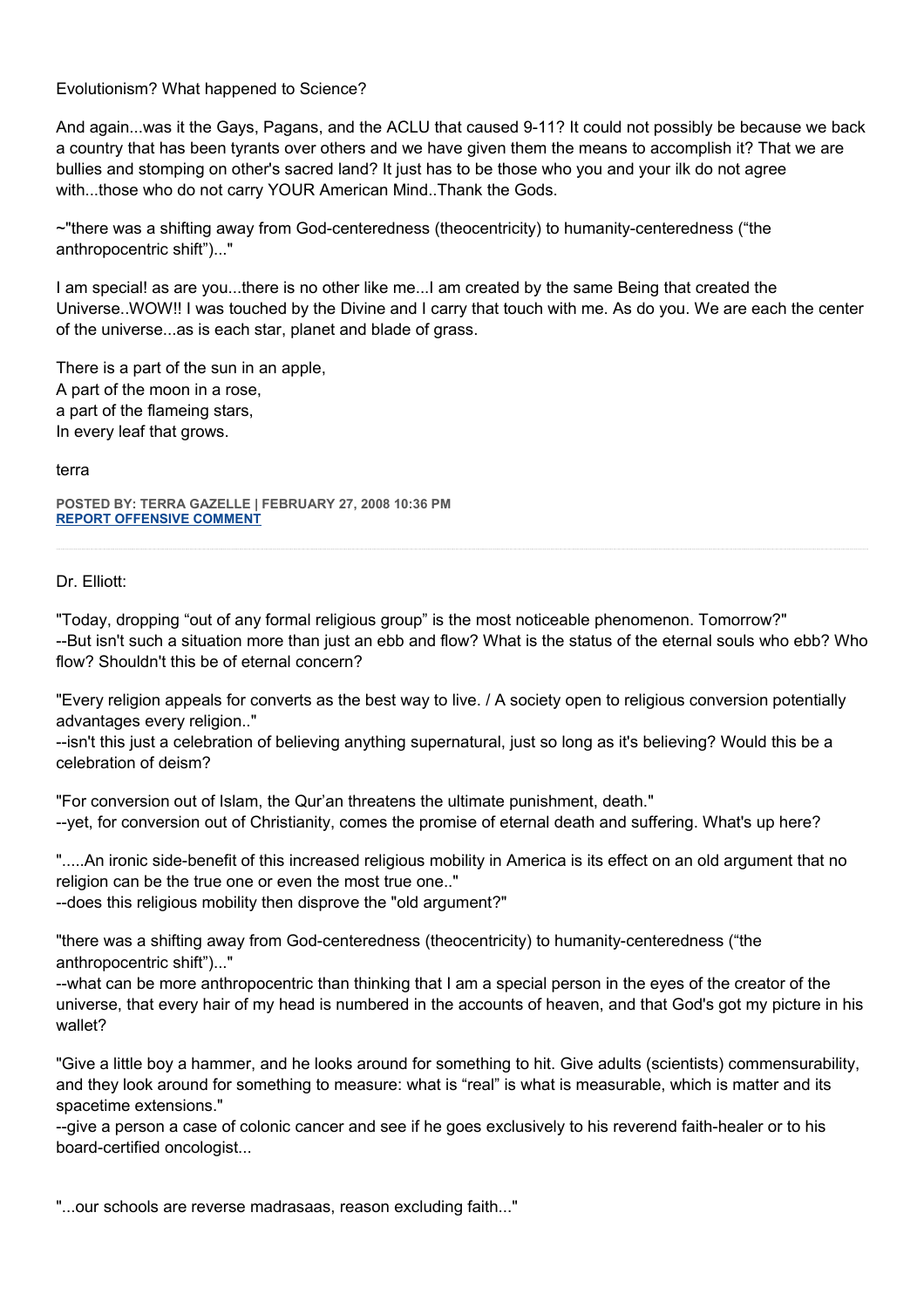--I don't send my son to school to learn faith. There are other avenues for that learning. And reason isn't a bad place to start, in school.

"9/11 was only the most dramatic evidence of the fragility of our technological world and of the religion (scientistic secularism) and philosophy (materialism) emergent with it." --absolutely unbelievable. What utter hogwash. I can't even pretend to be hospitable to this garbage statement. Shame on you.

**POSTED BY: JEFF P | FEBRUARY 27, 2008 9:34 PM [REPORT OFFENSIVE COMMENT](mailto:blogs@washingtonpost.com?subject=On%20Faith%20Panelists%20Blog%20%20%7C%20%20Jeff%20P%20%20%7C%20%20Religious%20Mobiliity%20and%20the%20Reverse%20Madrassa%20%20%7C%20%202605365&body=%0D%0D%0D%0D%0D================%0D?__mode=view%26_type=comment%26id=2605365%26blog_id=618)**

## TO WHOM IT MAY CONCERN

## POSSUM::

Since you didn't tell me what "fragile" means to you, I can only expand on what I meant. / Faith & reason are human potentials, to work together. / Thousands of Islamist' madrassas are faith only: our public-schools are reason only, & do not represent (as the American civilization has done & is doing) the BALANCE AND BLEND of the two - as they did 45 years ago, the school-day beginning with an act of devotion (teacher-led prayer & Biblereading). / "Fragile" is the condition when either reason or faith are left out of education or (as I said) philosophy (materialism, & not only in Marx's "scientific materialism") or religion (scientistic secularism). / The more complex our technological world becomes, the more fragile it is - of which 9/11 is - is it not? - "dramatic evidence."

## **WICCAN**

Dictionaries are always behind. At a recent colloquy in Berkeley CA, "evolutionism" was used in the new sense: a materialist philosophy derivative from considering that "science" (in the sense of commensurability + experiment) is the sole source of "knowledge" & "truth." As a Christian, I rejoice in evolution & reject evolutionism (& creationism, which is a literalistic reading of the Bible's beginning).

(As for God hating any people, Jesus smothered that evil: "Love your enemies.")

## **SOCKPUPPET**

In speaking (above) for the balance & blend of faith & reason, I implicitly rejected your statement that religion/churches are "faith excluding reason." / I agree that church & school have separate spheres of work; but we're in trouble if the spheres are SO separate that either EXCLUDES reason or faith.

**POSTED BY: WILLIS E. ELLIOTT | FEBRUARY 27, 2008 6:35 PM [REPORT OFFENSIVE COMMENT](mailto:blogs@washingtonpost.com?subject=On%20Faith%20Panelists%20Blog%20%20%7C%20%20Willis%20E.%20Elliott%20%20%7C%20%20Religious%20Mobiliity%20and%20the%20Reverse%20Madrassa%20%20%7C%20%202603930&body=%0D%0D%0D%0D%0D================%0D?__mode=view%26_type=comment%26id=2603930%26blog_id=618)**

Where is Susan Jacoby? Has she been deleted by WAPO? Didn't fit the fascist mold of religionists, what?

**POSTED BY: DZ | FEBRUARY 27, 2008 4:48 PM [REPORT OFFENSIVE COMMENT](mailto:blogs@washingtonpost.com?subject=On%20Faith%20Panelists%20Blog%20%20%7C%20%20DZ%20%20%7C%20%20Religious%20Mobiliity%20and%20the%20Reverse%20Madrassa%20%20%7C%20%202603014&body=%0D%0D%0D%0D%0D================%0D?__mode=view%26_type=comment%26id=2603014%26blog_id=618)**

Secular Public Schools are:" reason excluding faith" Churches (religion) are 'faith excluding reason'

I really don't see the problem, The two have nothing to do with each other and therefore are completely compatible as separate entities. I no more want my kid's math teacher explaining the book of Acts than I would want a Baptist preacher teaching him calculus.

**POSTED BY: SOCKPUPPET | FEBRUARY 27, 2008 4:38 PM [REPORT OFFENSIVE COMMENT](mailto:blogs@washingtonpost.com?subject=On%20Faith%20Panelists%20Blog%20%20%7C%20%20SockPuppet%20%20%7C%20%20Religious%20Mobiliity%20and%20the%20Reverse%20Madrassa%20%20%7C%20%202602930&body=%0D%0D%0D%0D%0D================%0D?__mode=view%26_type=comment%26id=2602930%26blog_id=618)**